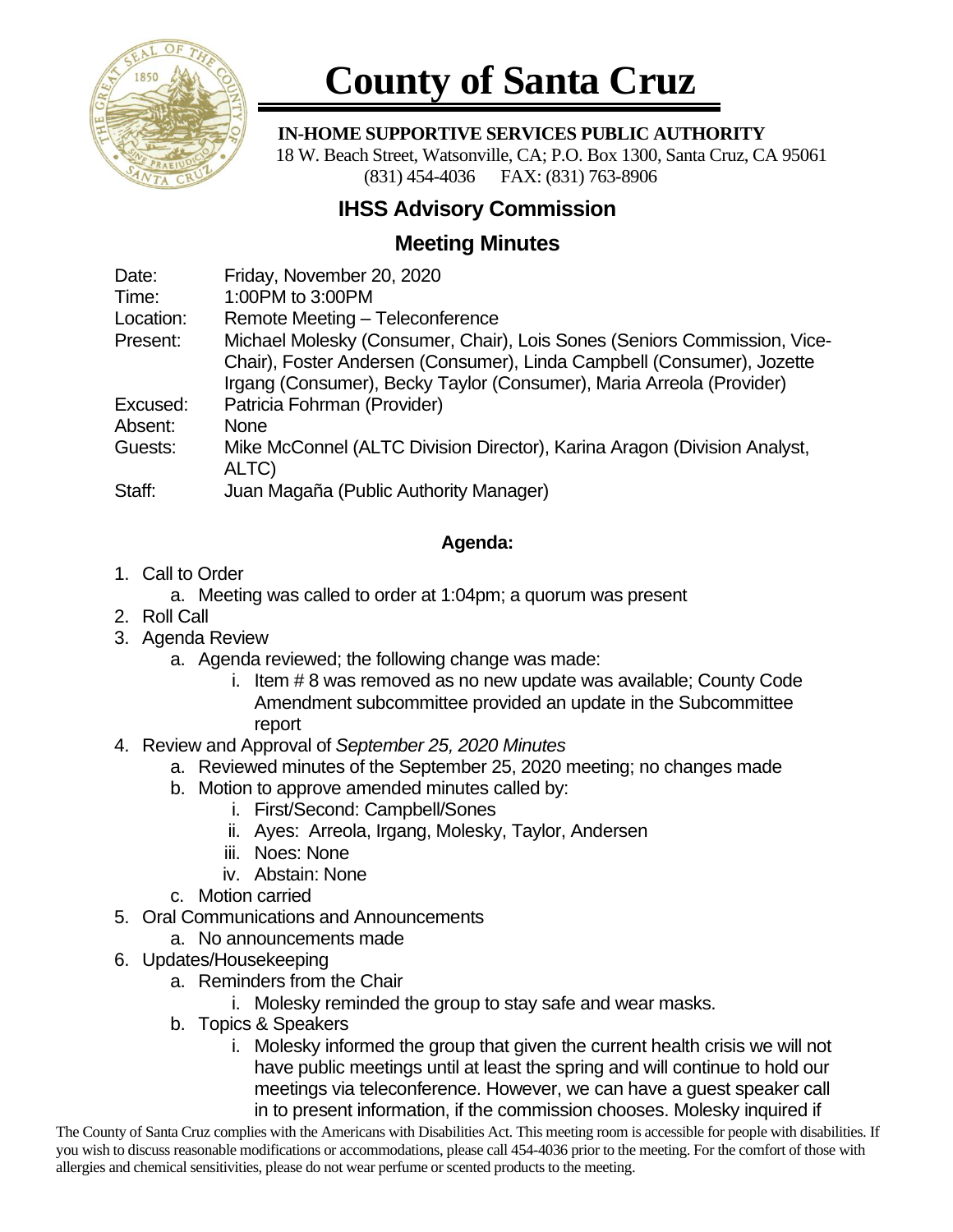there are any topics that the commission would like to have discussed at a future meeting?

- 1. Andersen would like to have someone talk about emergency plans and where to go.
	- a. Molesky referenced the information that was received from the Volunteer Center at the last meeting.
- 2. Sones would like to include disaster preparedness back on a future agenda; particularly the wildfires, rain and mudslides that are anticipated to occur this winter.
	- a. Molesky asked staff to reach out to the Commission on Disabilities and Seniors Commission to see if they are interested in working together on this issue.
- 3. Molesky asked to invite Janie Whiteford from CICA to participate in a future call to discuss what is going on at the state level and what other counties and advisory groups are doing during this current health crisis.
- c. Commission Vacancies
	- i. Current vacancies are:
		- 1. Consumer 1
		- 2. Commission or Staff 2
- 7. 2021 Meeting Schedule
	- a. The proposed 2021 IHSS Advisory Commission meeting schedule was provided to commission members in advance.
	- b. Staff informed that the meeting schedule follows the currently schedule as listed on the commission's by-laws, the fourth Friday of the month, with no meeting in July or December. However, the fourth Friday in November 2021 falls on a county holiday and as a result, the November meeting will take place on the third Friday on November 19, 2021.
	- c. Taylor inquired about changing the meeting time from 1-3pm to 1:30- 3:30pm.
		- i. The chair indicated that the commission recently changed the time of the meeting from 1:30-3:30 to the current meeting time of 1:00-3:00pm and given our current meeting format, teleconference, there is no need to change the meeting time at this time.
		- ii. Taylor was amenable to this.
	- d. Motion to approve the 2021 IHSS Advisory Commission Meeting Schedule called by:
		- i. First/Second: Taylor/Anderson
		- ii. Ayes: Arreola, Irgang, Molesky, Campbell, Sones
		- iii. Noes: None
		- iv. Abstain: None
	- e. Motion carried
- 8. County Code/By-Laws Language Changes
	- a. This item was removed from the agenda
- 9. IHSS Program Updates
	- a. McConnell provided the following IHSS Program update:
		- i. Alicia Morales, the new Adult and Long-Term Care services division director started this week.
		- ii. McConnell reported that his last day with the county will be 11/30/2020; he expressed how grateful it has been working with the commission throughout his tenure with the county.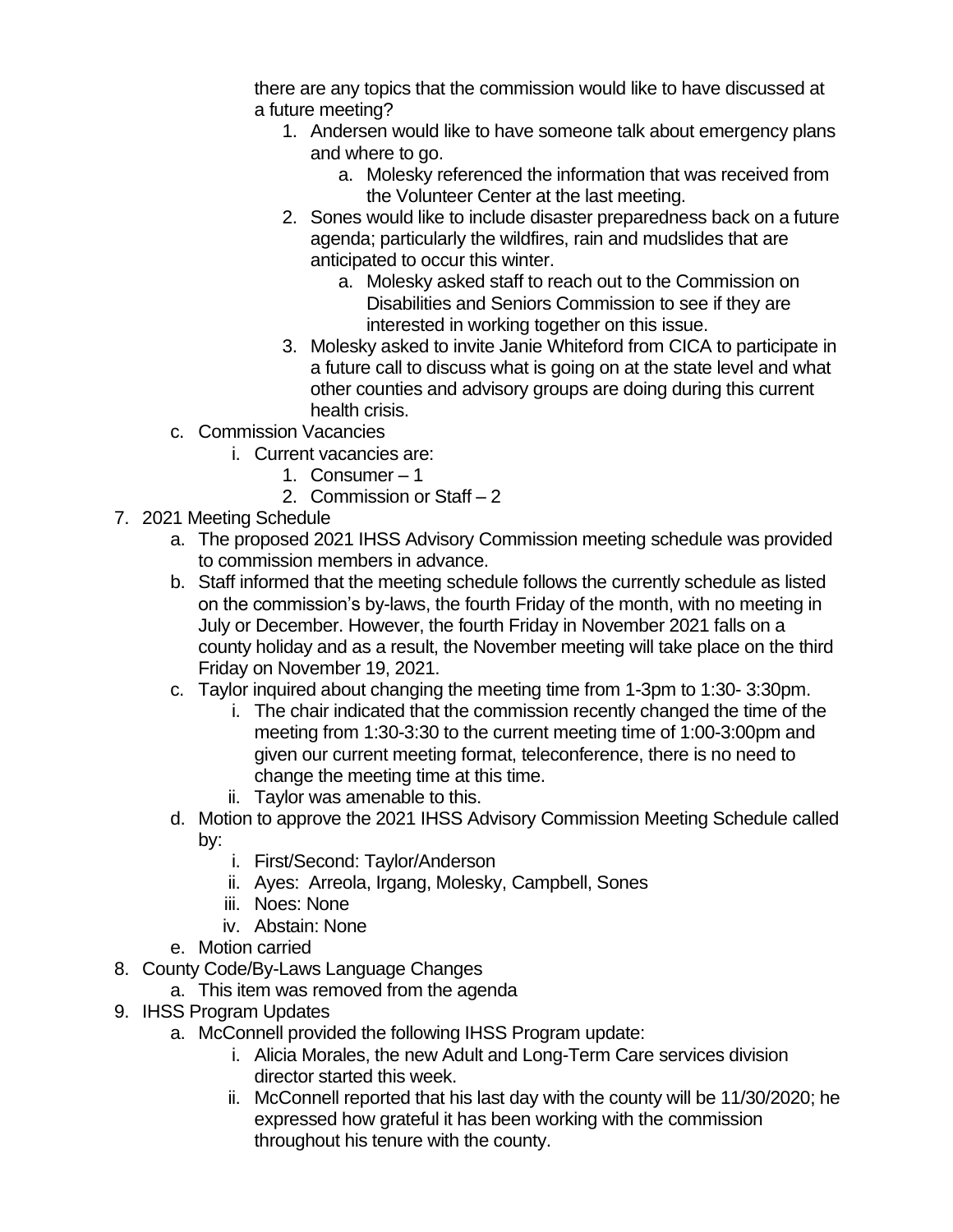- 1. Molesky requested that Mike connect Ryan Althaus with Alicia Morales so he can continue the work that Mike and Ryan began in our county.
- 2. Sones thanked Mike for everything that he has done for the county.
- b. Aragon reported the following:
	- i. 98% of IHSS recipients are enrolled in either Electronic Timesheets (ETS) or Telephonic Timesheets (TTS).
	- ii. Social workers are reaching out to client to officer assistance with TTS enrollment or signing up for ETS.
	- iii. The department was looking at opening up public use computers at the Human Services Department office at 18 West Beach St in Watsonville; however, the county has since been moved back to the Purple tier for COVID-19 and as result, this has been put on hold.
	- iv. New federal requirement requires IHSS providers to check-in and checkin daily at the start and end of their shift and the system must capture their location (GPS) when the provider checks in and out of work. As a result of this new requirement, the state is holding stakeholder meetings to seek input from the public regarding these changes. For the moment, the state will be paying the monthly penalty until they are in compliance with this requirement.
- 10. Public Authority Updates
	- a. Staff provided the following Public Authority updates:
		- i. On average, the registry currently has 170 to 180 active providers on its registry, but of these, less than half are actually available to take on additional work. As a result, Public Authority staff struggle to meet the demands of IHSS recipients. Next month, Public Authority staff will begin exploring recruitment options for the registry, particularly how to recruit in this current health crisis.
			- 1. Molesky would like the Public Authority to include COVID testing for providers in their discussions about
		- ii. Essential Protective Gear (gloves, facemasks and antibacterial gel) continues to be provided to recipients and providers upon request in both north and south county locations.
		- iii. 92% of providers are enrolled in either ETS or TTS.
- 11.Subcommittee Reports
	- a. Seniors Commission (Sones)
		- i. Sones provided the following:
			- 1. The Seniors Commission met and discussed that everyone is concerned about the effects of the pandemic on seniors. Isolation is a big problem and many organizations are working on this issue.
			- 2. Shortage of caregivers has increased due to the pandemic and there is no real solution to this problem.
	- b. Commission on Disabilities (Taylor)
		- i. Taylor reported that the Commission on Disabilities has met, but there is no new information to report at this time.
	- c. Legislative (Molesky)
		- i. Molesky reported that he met with Clay Kempf to inquire on the Master Plan on Aging and asked him to provide any information to staff so the commission can review it.
	- d. Website (Taylor)